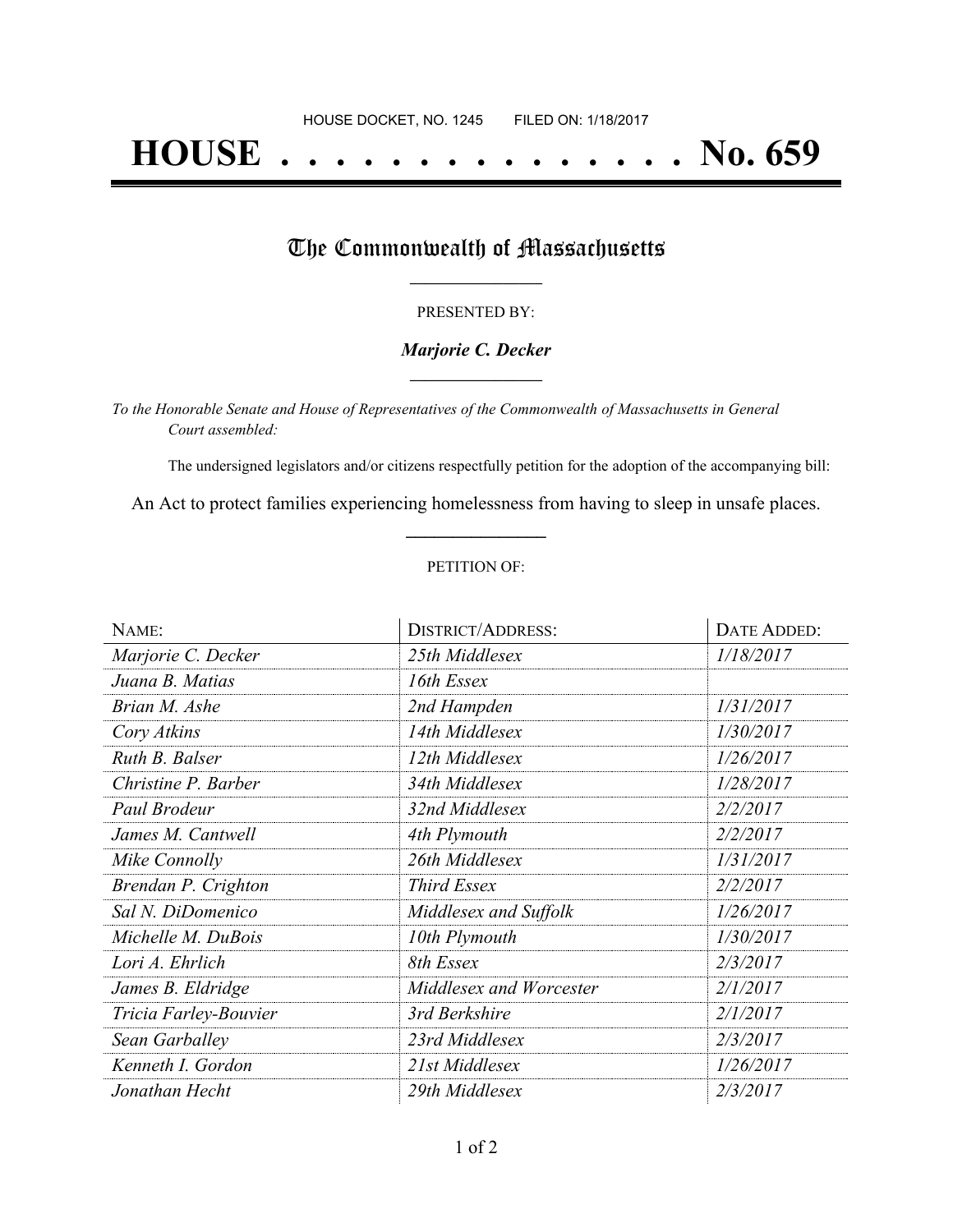| Patricia D. Jehlen   | <b>Second Middlesex</b>    | 2/2/2017  |
|----------------------|----------------------------|-----------|
| Louis L. Kafka       | 8th Norfolk                | 1/30/2017 |
| Kay Khan             | 11th Middlesex             | 1/31/2017 |
| Peter V. Kocot       | <b>1st Hampshire</b>       | 1/31/2017 |
| John J. Lawn, Jr.    | 10th Middlesex             | 1/31/2017 |
| Jason M. Lewis       | Fifth Middlesex            | 1/26/2017 |
| David Paul Linsky    | 5th Middlesex              | 1/31/2017 |
| Barbara A. L'Italien | Second Essex and Middlesex | 2/2/2017  |
| Elizabeth A. Malia   | 11th Suffolk               | 2/3/2017  |
| Thomas M. McGee      | <b>Third Essex</b>         | 1/30/2017 |
| James R. Miceli      | 19th Middlesex             | 1/28/2017 |
| Michael O. Moore     | <b>Second Worcester</b>    | 2/3/2017  |
| James J. O'Day       | 14th Worcester             | 1/27/2017 |
| Keiko M. Orrall      | 12th Bristol               | 2/1/2017  |
| Denise Provost       | 27th Middlesex             | 2/2/2017  |
| David M. Rogers      | 24th Middlesex             | 1/30/2017 |
| <b>Byron Rushing</b> | 9th Suffolk                | 1/31/2017 |
| John W. Scibak       | 2nd Hampshire              | 1/30/2017 |
| Frank I. Smizik      | 15th Norfolk               | 2/2/2017  |
| José F. Tosado       | 9th Hampden                | 1/31/2017 |
| Paul Tucker          | 7th Essex                  | 2/3/2017  |
| Chynah Tyler         | 7th Suffolk                |           |
| Steven Ultrino       | 33rd Middlesex             | 2/3/2017  |
| Aaron Vega           | 5th Hampden                | 1/26/2017 |
| Chris Walsh          | 6th Middlesex              | 2/3/2017  |